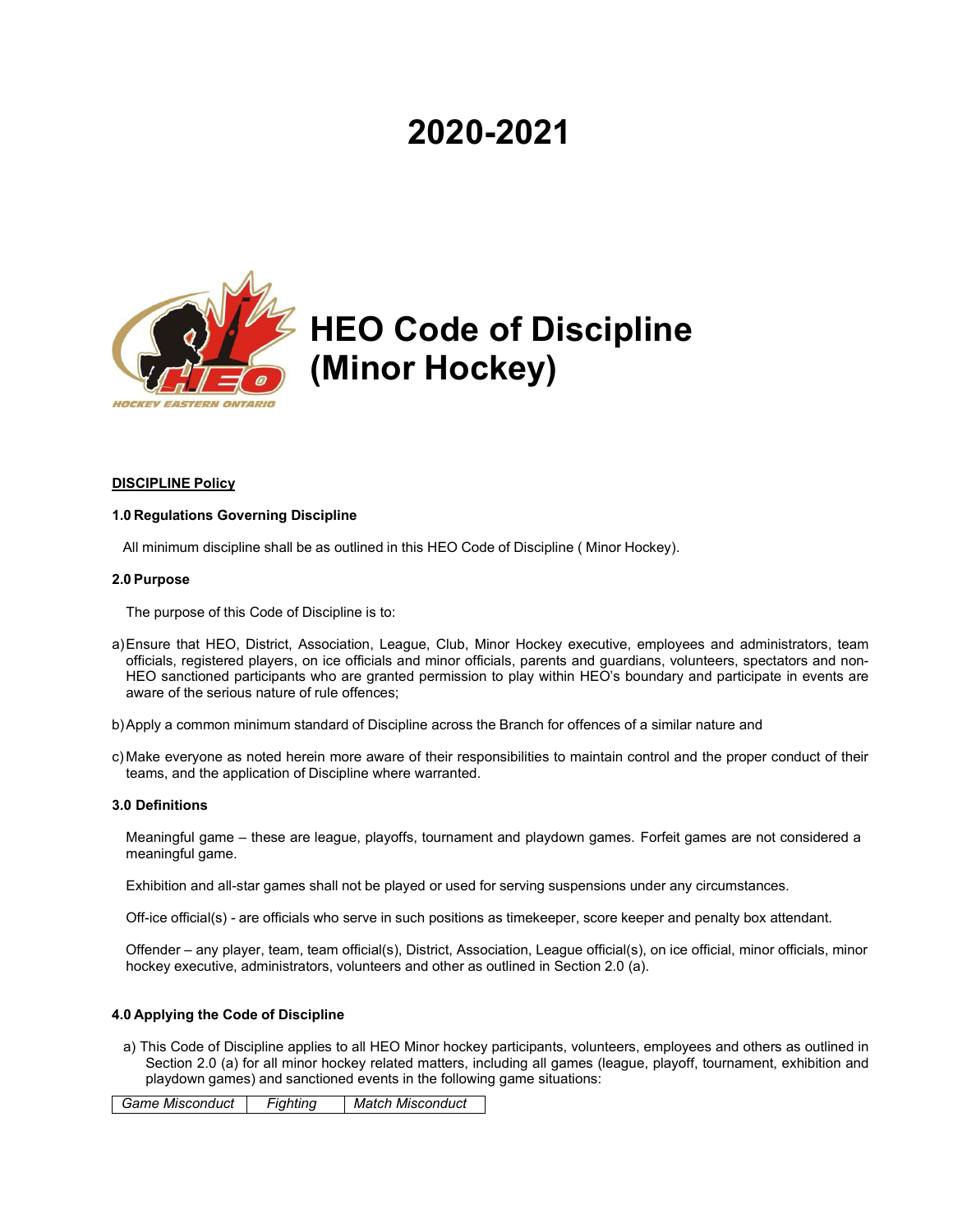

*Checking From Behind Gross Misconduct*

b) A team playing in an out-of -branch tournament must abide by the out-of-branch's code of discipline for the tournament's duration. When players or team officials return to HEO with outstanding suspensions remaining to be served from the out-of-branch tournament, the suspension must be served to completion in accordance with the out-of-branch tournament's code of discipline. When players or team officials incur suspensions during out-of -branch exhibition games, the HEO Code of Discipline (Minor Hockey) shall apply.

When an HEO Minor Hockey player or team official incurs an out-of-branch suspension that is an accumulating HEO Minor Hockey infraction, the player or team official must additionally serve the designated number of meaningful games in accordance with the HEO Code of Discipline (Minor Hockey).

#### Example:

- A branch player has previously received and served a GM20 1st Offense Minimum Game Suspension (two meaningful games) prior to the out-of-branch tournament.
- A player incurs a GM20 while at an out-of-branch tournament. The player serves the GM20 in accordance with the outof-tournament's code of discipline. However, according to the HEO Code of Discipline (Minor Hockey) (HEO Minor Hockey Infractions –Minimum Game Suspensions Chart), the player will have accumulated their 2nd GM20 offense, which requires that an additional four games be served plus attend a District Hearing before returning to play.

# **5.0 Authority**

a) The District Chairperson or their delegate(s) administers the Code of Discipline and advises the appropriate District Chairperson of incidents resulting from tournaments and games when the offender is from another District.

## **6.0 Types of Suspension**

- a) Game Specified the offender is removed from specified number of meaningful games.
- b) Time Specified the offender is removed from all contact with organized hockey, including practices, exhibition games, etc., for a specified period of time.
- c) When there is a combination of a Time Specified and Game Specified suspension, meaningful games missed during the time suspension shall count as part of the game specified suspension.

Multiple Suspensions (e.g. game misconduct + gross misconduct, etc.) must be served consecutively.

#### **7.0 Serving Suspensions**

- a) Time Specified Suspension results in the offender being suspended from all hockey activities immediately and the time specified period commences at twelve midnight of the day in which the suspension is assessed, e.g. match penalty assessed at 3:00 p.m., under suspension for rest of the day and the time suspension begins at twelve midnight.
- b) Game Specified Suspension results in the offender being suspended immediately from the game that the penalty was assessed and the game(s) specified shall begin with the team's next meaningful game.
- c) Any person under suspension shall not participate in any game(s) including exhibition game(s) and Branch League All-Star games until such suspension has been served in full. All suspensions must be served consecutively.
- d) Refer to your District Chairperson for serving carry over suspensions in the event that all league and tournament play is completed for the current season.
- e) Players and team officials serving "game specific suspensions" from the previous season may, with permission, participate in team tryouts including preseason exhibition games. The suspension would begin at 12:01am of the day of the first meaningful game of the team the player/team official is registered with.
- f) Players and team officials receiving suspensions in preseason, tryout, or exhibition games, may have the suspension deferred to begin at twelve midnight of the day of the first meaningful game for the team the offender is registered. For the second or subsequent offence, a formal hearing must be held by the respective HEO Minor Hockey Discipline official before any further deferrals are permitted.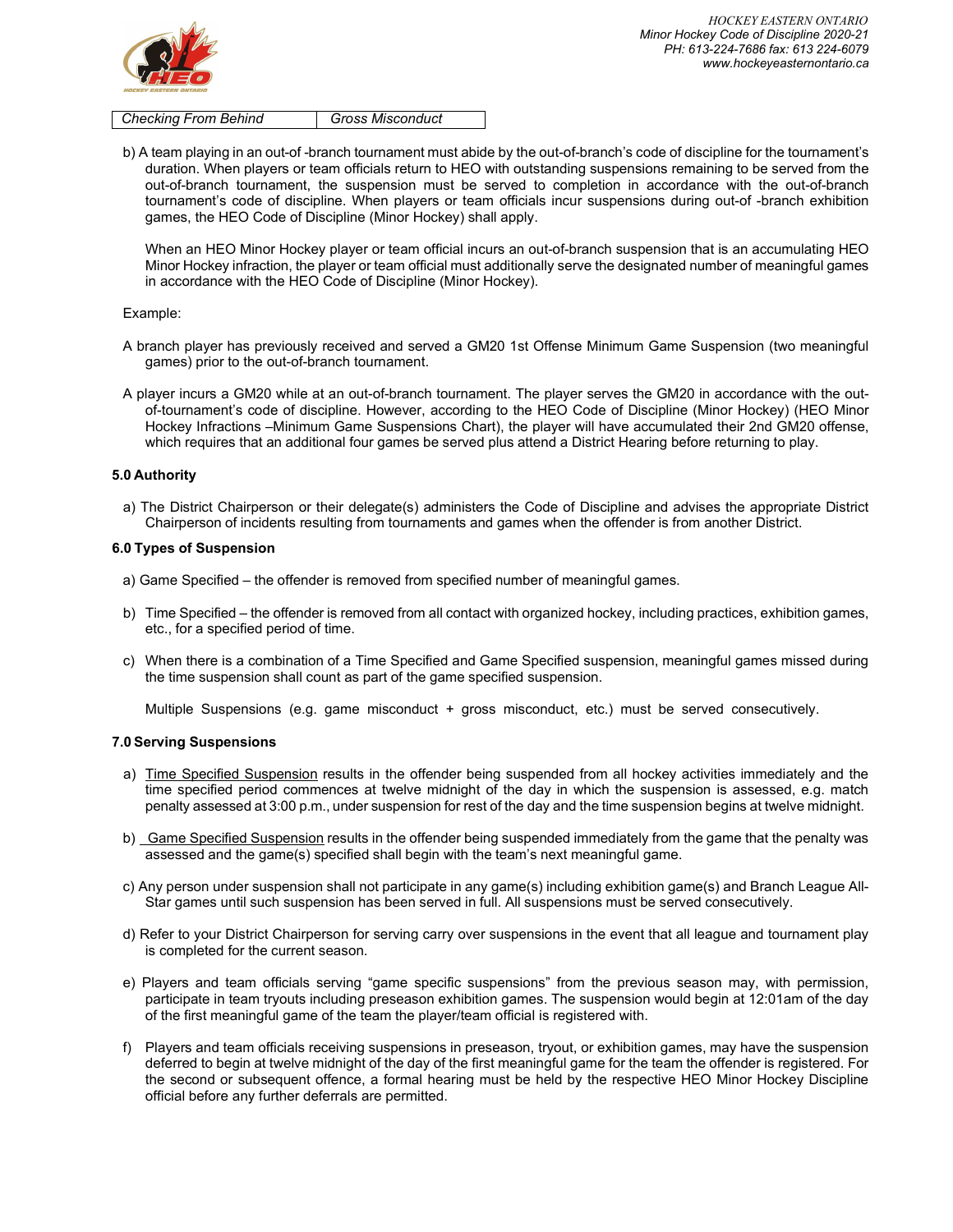

- g) A player playing as an Affiliated Player serves their suspension with their registered team.
- h) When attending an out of branch tournament an Affiliated Player is deemed to be a full member of that team during that tournament in order for him to serve suspensions with that team

# **8.0 Minimum Suspensions**

- a) The minimum suspensions listed in the Code of Discipline will be applied and if the District Chairperson or the District's Discipline and Appeals Committee finds that the offence warrants a more stringent suspension, they can change the suspension to suit. Suspensions can be increased but not decreased without the approval of the HEO Minor Council Discipline and Appeals Committee.
- b) Suspensions are described with charts for ease of use and understanding.
- c) Any 5 minute penalty(ies) received will incur an automatic Game Misconduct and the offender will be subject to suspension as per the HEO Code of Discipline (Minor Hockey).

To determine the suspension for an offence, refer to the appropriate HEO Minor Hockey Infraction chart.

*Note:* The following offences are set by the HEO Minor Council Discipline and Appeals Committee.

Refer to the Chart at the following link :

<http://www.heominor.ca/system/files/HEO%20Minor%20Code%20of%20Discipline%20Chart%202021-22.pdf>

- **8.1** Any Incident or Behavior Detrimental to Hockey
	- a) Any person found guilty of any incident or behavior detrimental to hockey can be suspended from all hockey activities.
- **8.2** Physical Abuse of Officials (Rule 9.6 A, B & C)
	- a) The offender shall be automatically suspended from all Hockey activities under the jurisdiction of Hockey Canada, and HEO until a decision has been rendered by the HEO Minor Council Discipline and Appeals Committee.

b) All 9.6 A, B, and C that are called, will be investigated by the HEO Minor Hockey Referee-In-Chief or his designate, and report the results to the Chairperson of the HEO Minor Council D & A Committee.

**8.3** Refusing to Start Play

The team officials and/or players of a team that refuses to start or continue play in any game will be charged under rule 10.14 and will be suspended indefinitely until they appear before the HEO Minor Council D&A Committee. The offenders may be suspended for up to one year or more.

## **9.0 Reporting Suspensions**

- a) All game sheets (including league, playoff, exhibition and tournament games) are to be signed by a Hockey Canada registered team official and such signature shall certify that all players and team officials agree to abide by Hockey Canada, and HEO Bylaws, Policies and Playing Rules.
- b) Referee's Role

i) Verifies and corrects the game sheets, then signs and distributes the copies as follows. Two to the home team (team copy 1 and league or tournament copy 3), one to the visiting team, (team copy 2), and retains the referee's copy (copy 4) for himself until May 12 in each season.

ii) Ensures that the incident is fully documented (written up) on the HEO web based HEO Official Game Incident Report within 24 hours of the infraction. All penalties listed under the Code of Discipline are to be documented.

iii) Provides a copy of the game sheet (fax or email) to the HEO office within 24 hours for any Physical Abuse of Officials violation (Currently Rule 9.6).

c) Coach's Role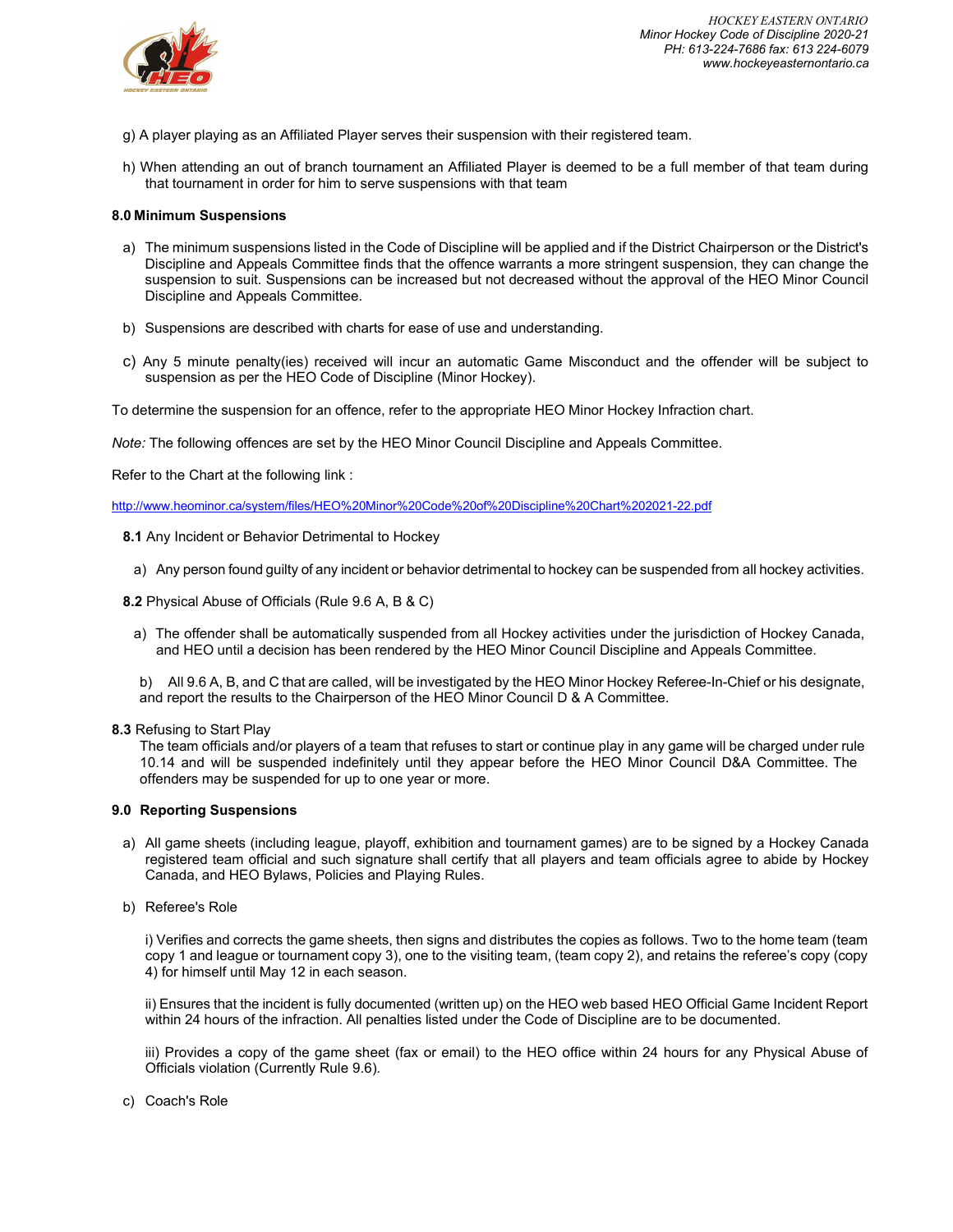

i) The head coach is responsible for ensuring without further notice from anyone that the player(s) and/or team official(s) serve the minimum suspension outlined in the code of discipline. The head coach shall advise the District Chairperson or his designate and league official within 24 hours of any offences under the code of Discipline suspensions.

ii) The head coach shall retain their copy of the game sheet for future reference if required during the current season (the season ends May 12th). They shall forward a copy of any game sheet that contains any Code of Discipline penalties that their team has incurred to their District designate as directed either electronically (by email, fax or scanned Adobe Acrobat) or hard copy. The Home team Head Coach forwards to the League a copy in the manner that the league has prescribed.

iii) Any Head Coach or team official who permits a player/team official to participate in a game while under suspension shall be suspended pending the results of an HEO Minor Hockey D&A Committee hearing.

iv) A Head Coach or team official that plays an *illegal* player is suspended pending the results of an HEO Minor Councl D&A Committee hearing.

v) The Head Coach is responsible for all administrative tasks and actions for the team and its members

d) League Official's Role

i) Retain their copy of the game sheet during the current hockey season for reference. Provide a copy to their District designate should one be required. Promptly report and discuss any concerns they have regarding serving suspensions to the appropriate District Chairperson and/or the HEO Minor Council D&A Chairperson.

e) District's Role

i) The District Chair ensures the administration of suspensions as outlined by the HEO Code of Discipline (Minor Hockey) and their District. They shall forward game sheets for any hearing being held by the HEO Minor Council D&A Committee to the HEO office upon request. They shall provide a monthly report of suspensions to each Association.

# f) Player's Role

- i) Serves their suspension as prescribed by the HEO Code of Discipline (Minor Hockey).
	- i) Does not participate in any games (or sanctioned team related events, as applicable) while under suspension.

#### **10.0 Discipline and Appeals**

- a) Appeals involving Risk and Safety are to be sent to the HEO Director of Risk & Safety.
- b) i) Appeals of a suspension arising from the HEO Code of Discipline (Minor Hockey) shall be made in writing within 72 hours of the infraction. Appeals of this nature must be forwarded to the HEO Office and the Chairperson, HEO Minor Council Discipline and Appeals Committee along with the appropriate appeal fee. The appeal fee will be set each year in the HEO budget to reflect the actual historical costs of appeals. All appeals based on the Code of Discipline must also be communicated to the appellant's Association President and District Chairperson within the 72 hour time limit. The District Chairperson will notify his Referee in Chief, and the HEO Office will copy the HEO Minor Hockey Referee in Chief

ii) Other than as specified above, appeals to discipline decisions made by Districts, may be appealed to the HEO Minor Council D&A Committee in writing within 72 hours of official notification of the Districts decision with the appropriate appeal fee of \$225.00

iii) All Minor Hockey Leagues within HEO must act on appeals and protests made as prescribed by League rules in a timely manner during the regular season and playoffs. If such appeals or protests occur immediately preceding or during any playoff situation, the League must act in a reasonably timely manner by investigating and making a decision before the next playoff game to ensure fairness.